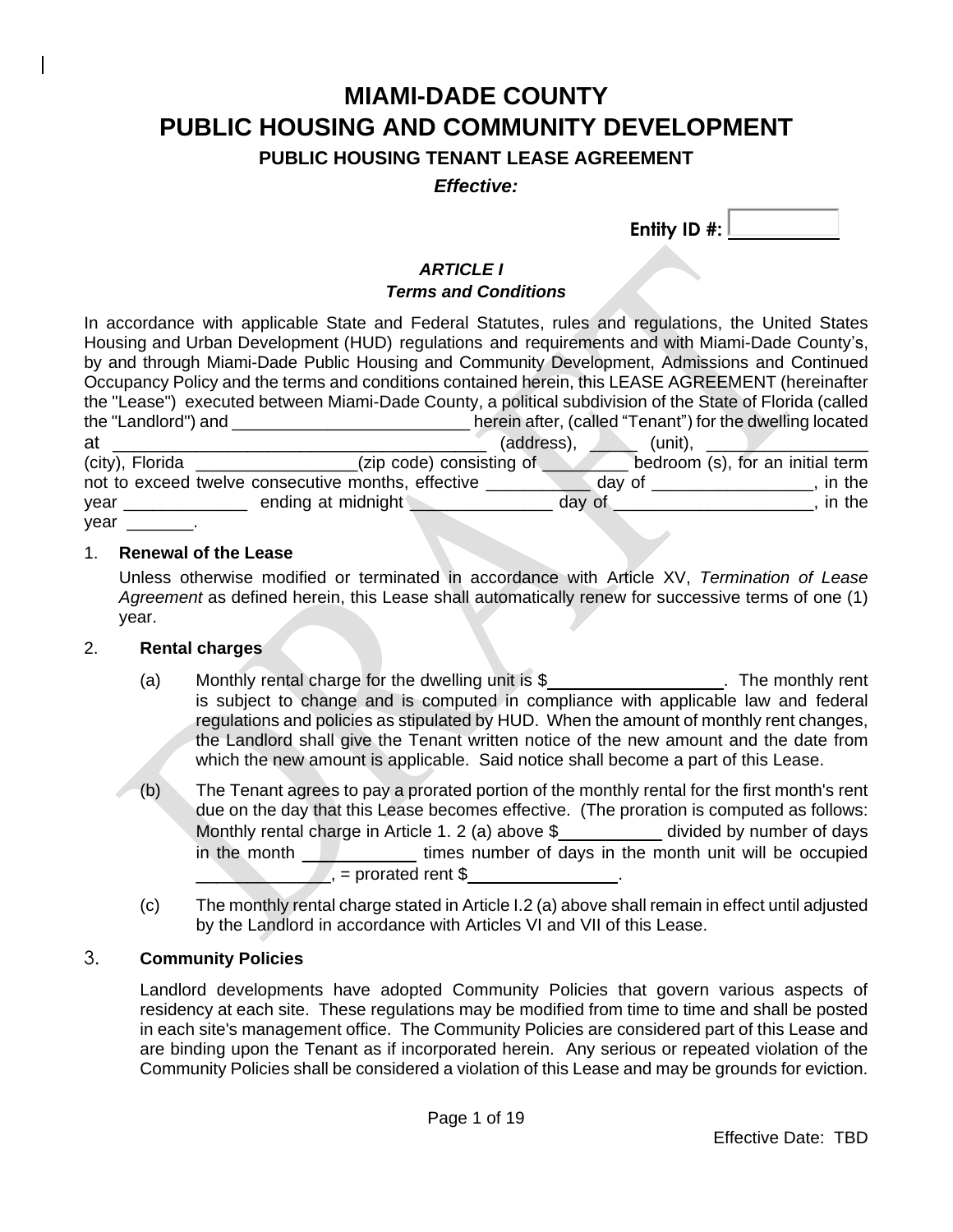Any violation of Miami Dade County orders during a state of emergency may also be deemed a violation of the lease.

### 4. **Definitions**

- (a) **Common Household Pet** means a domesticated animal, such as a dog, cat, bird, rodent (including a rabbit), fish, or turtle, that is traditionally kept in the home for pleasure rather than for commercial purposes. Common household pets do not include reptiles (except turtles). If this definition conflicts with any applicable State or local law or regulation defining the pets that may be owned or kept in dwelling accommodations, the State or local law or regulations shall apply. This definition does not include animals that are used to assist persons with disabilities.
- (b) **Criminal activity** means any illegal activity whether on or off the premises. For the purposes of this Lease, drug-related criminal activity shall include illegal possession, manufacture, sale, distribution, use and/or possession with intent to manufacture, sell, distribute, or use a controlled substance; violent criminal activity shall include any illegal activity that has as one of its elements the use, attempted use, or threatened use of physical force substantial enough to cause, or be reasonable likely to cause, nontrivial bodily injury or property damage; and Non-Violent criminal activity shall include any nonviolent criminal activity that threatens the health, safety or right of peaceful enjoyment by other Tenants or employees of the Landlord.
- **(c) Decent, Safe and Sanitary Condition** means a dwelling which meets the uniform physical condition standards established by HUD and complies with applicable building codes, housing codes, and HUD regulations.
- (d) **Dependent** means a member of the family other than the head, spouse, or co-head, who is under 18 years of age or is a person with disabilities or a full-time student. For the purposes of this Handbook, a foster child, a foster adult, or a live-in aide may never be a dependent regardless of age or disability.
- (e) **Dependent Child** means a member of the family (except foster children and foster adults) other than the family head or spouse, who is under 18 years of age, or a person with a disability, or is a full-time student.
- (f) **Development** means landlord's multifamily or single-family properties developed and subsidized by federal funds.
- (g) **Elderly Person** means a household composed of one or more persons, at least one of whom is 62 years of age or more at the time of initial occupancy.
- (h) **Eviction** means the dispossession of the tenant from the leased unit as a result of the termination of tenancy, including a termination prior to the end of a lease term.
- (i) **Family composition** means the person(s) whose status determines the computation of monthly rent.
- (j) **Guest** means any person who is on the premises or the site with the Tenant or household member's consent, or a person under the Tenant's control who comes onto any site.
- (k) **Household member** means all person(s) authorized to reside in the unit including foster children/adults and live-in aides. This Lease does not confer any rights to the unit by foster children/adults and live-in aides.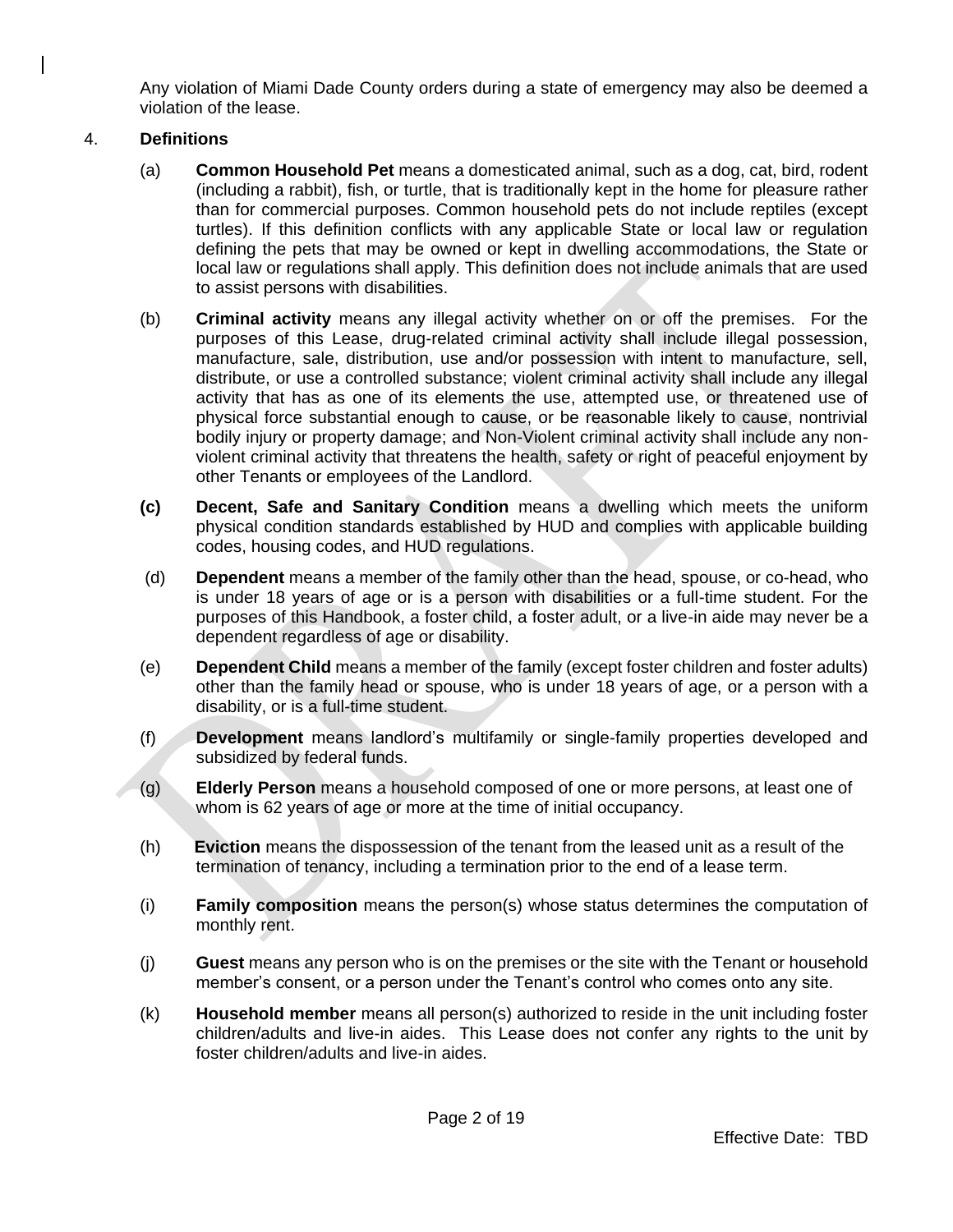- (l) **Live-in Aide** means a person who resides with an elderly, disabled or handicapped person and who:
	- (i) Is determined to be essential to the care and well-being of the person;
	- (ii) Is not obligated for the support of the person; and
	- (iii) Would not be living in the unit except to provide the necessary supportive services to the person.
- (m) **Site** means landlord's property that is comprised of one or more developments that may be contiguous or scattered.
- (n) **Tenant** means the adult person who has been identified as head of household, has executed the Lease with Landlord, and all authorized persons residing in the unit.
- (o) **Unauthorized Occupants/Boarders** means a person who is staying in the dwelling unit, but is not listed on this Lease, Article III.1. (a) and (b) or approved by the Landlord to dwell in the unit for more than 14 days.
- (p) **Warning** means any written notification to the Tenant or adult household member by any Landlord's employee or law enforcement officer, acting in their official capacity, regarding criminal activity, including the abuse of drugs and/or alcohol, by household members or guests.

# *ARTICLE II Rent Payments*

- 1. (a) Due Date: Rent is due and payable on the first  $(1^{st})$  day of each month and shall be considered delinquent after the 10th day of the month. If the 10th day of the month falls on a Saturday, Sunday or legal holiday, rent shall be considered timely paid on the business day following that Saturday, Sunday, or legal holiday, but delinquent thereafter. If payment is not received on time, a late charge will be automatically assessed to the Tenant's account as stated in Article V (4)-Late Charges.
	- (b) Rent Payment: Rent shall be paid through any of the following options: 1) check, money order, or cashier's check mailed by the Tenant directly to the Landlord's lockbox together with payment stub from Tenant's monthly rent statement, 2) authorized direct debit from Tenant's checking or savings account, 3) paid online with major credit card. Cash will not be accepted. Payments of any kind will not be accepted at the site offices.
	- (c) Return Check Charge: Any time a check, direct debit, or other form of payment is not honored, the Landlord may collect a fee as specified in the Community Policies. Failure to pay such fees is grounds for eviction. If a personal check is returned unpaid twice within a twelve-month period, only money orders or cashier's checks will be accepted during the subsequent 12-month period.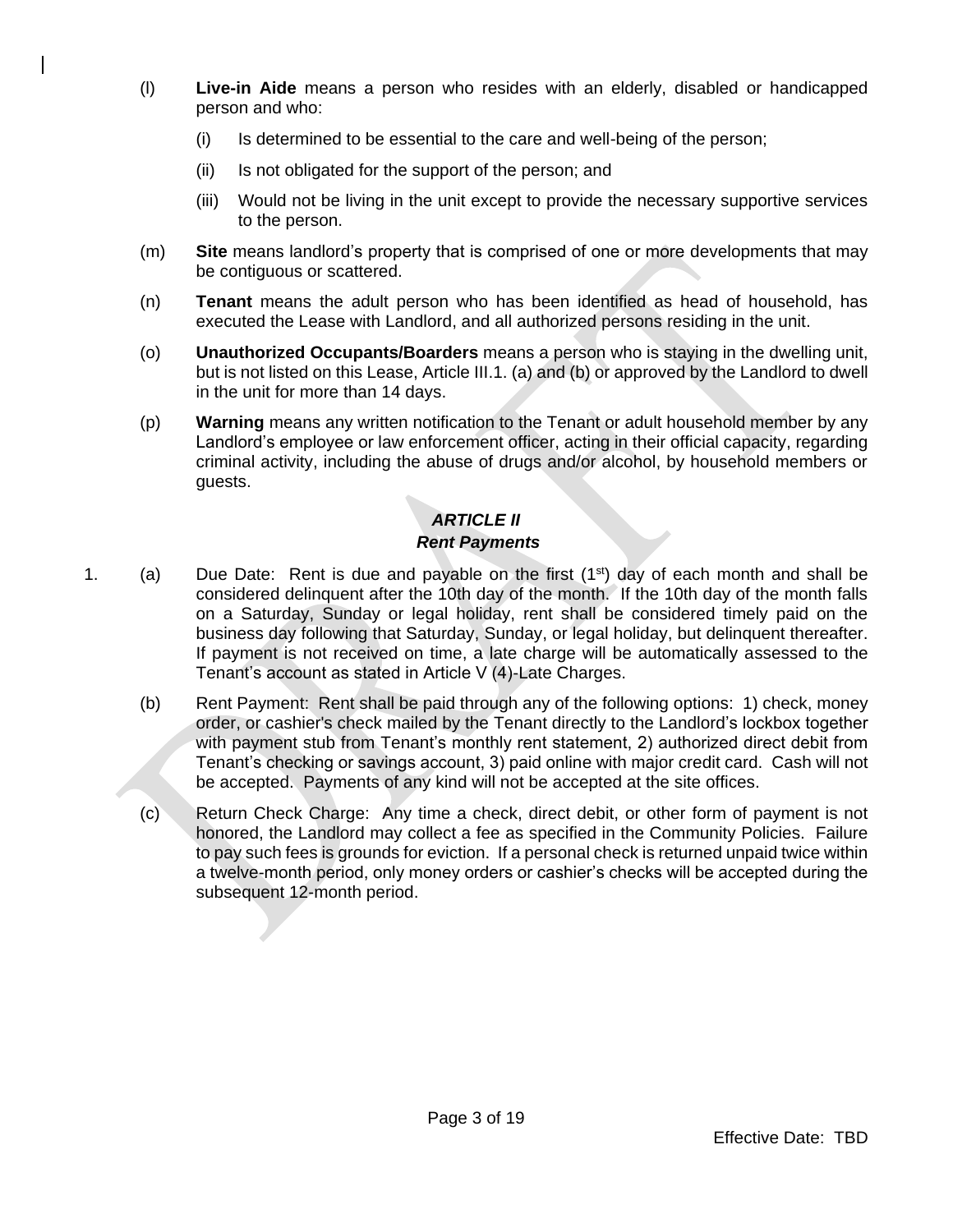### *ARTICLE III*

#### *Authorized Members of the Household*

- 1. Authorized occupants are the individuals who make up the family composition and other household members listed below. Each family member 18 years of age or older shall sign the Lease to acknowledge their acceptance of all terms.
	- (a) Family composition (*list head of household (HOH), spouse or co-head, other family members*):

| <b>NAME</b> | <b>DATE OF BIRTH</b> | <b>SOCIAL SECURITY</b> | <b>RELATIONSHIP</b> |
|-------------|----------------------|------------------------|---------------------|
|             |                      |                        | HOH                 |
|             |                      |                        |                     |
|             |                      |                        |                     |
|             |                      |                        |                     |
|             |                      |                        |                     |
|             |                      |                        |                     |

(b) Household members who are not part of the family composition (*for example, live-in aide, foster child/adult*):

| <b>NAME</b> | <b>DATE OF BIRTH</b> | <b>SOCIAL SECURITY</b> | <b>RELATIONSHIP</b> |
|-------------|----------------------|------------------------|---------------------|
|             |                      |                        |                     |
|             |                      |                        |                     |
|             |                      |                        |                     |

- (c) Additions: Any addition to the individuals permitted to reside in the premises, other than natural births, requires advance written approval from the Landlord. Such approval may be granted at the discretion of the Landlord and only if the unit size is appropriate, and the new adult family member passes the Landlord's screening criteria including, but not limited to, a criminal history check. Tenant agrees to wait for the Landlord's written approval before allowing additional person/s to move into the premises. This provision applies equally to all persons**,** including spouses, children under foster care or temporary custody, foster adults, and live-in aides.
- (d) Removals: Removals for any reason of any of the household members named above on the Lease shall be reported in writing by the Tenant to the Landlord within ten (10) days of occurrence.
- 2. In addition to the head of household and/or spouse, each member of the household 18 years or older shall sign the Lease to acknowledge their acceptance of all terms. Members of the household upon attaining age 18 years after initial lease execution shall sign a new lease with all other adult members of the household at the next annual re-examination.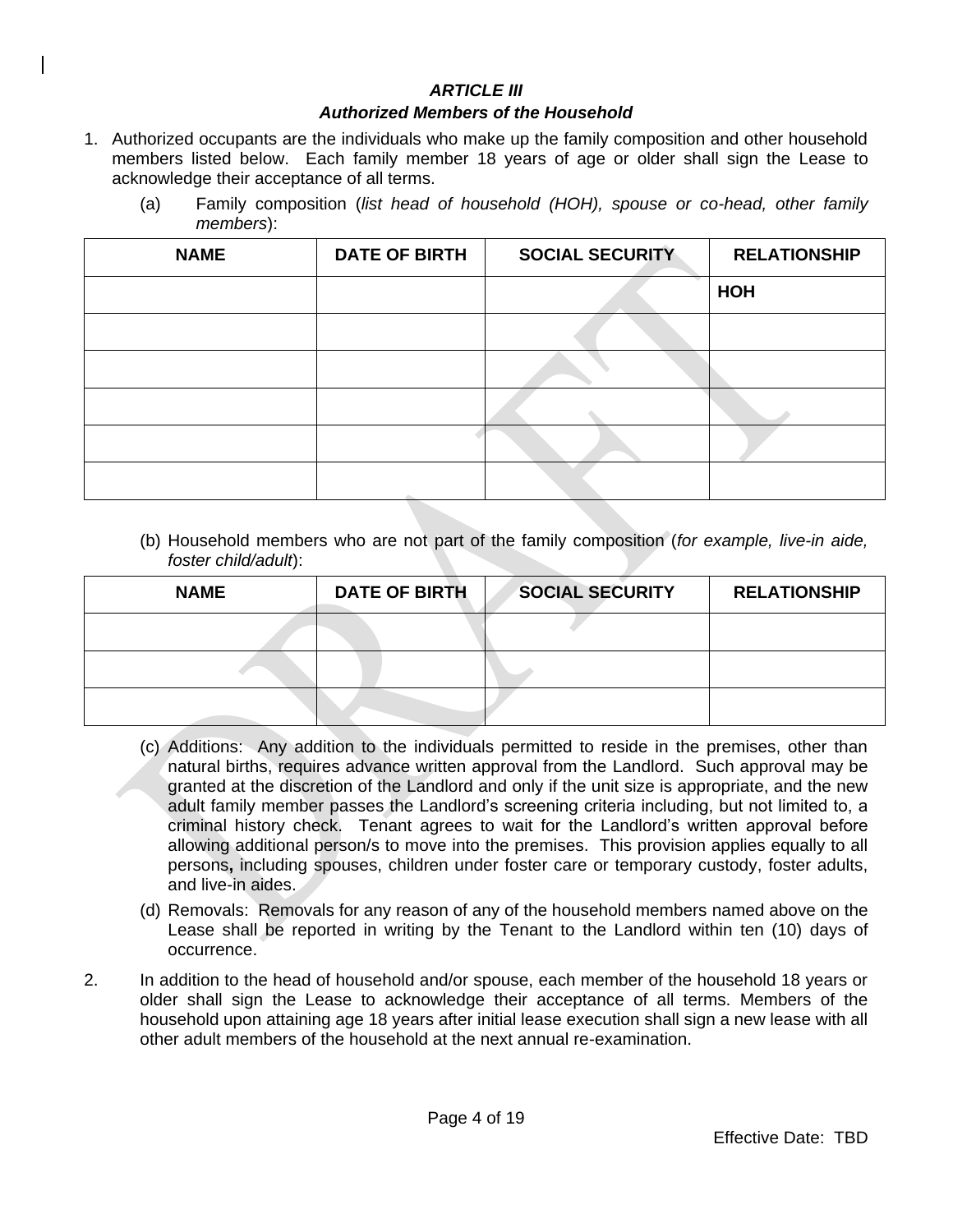- 3. This Lease will not be revised to permit a change of family composition resulting from a request to allow adult relatives to move into a unit except under extraordinary circumstances as determined by the Landlord.
- 4. Failure of the Tenant to comply with the above provisions, or to provide complete and accurate information regarding household members, is a ground for eviction.
- 5. As listed in Article III, Authorized Members of the Household cannot participate in any other subsidized housing program provided by Federal, State, or local housing assistance program. Multiple residencies and/or multiple rent subsidies are grounds for eviction.
- 6. Only the persons listed in Article III of this Lease are authorized to use the unit's address on their driver's license, identification card, or as their mailing address as required by (24 CFR § 966.4 (f) (2) and (3)).

### *ARTICLE IV Security Deposit*

- 1. Amount: Tenant agrees to pay a security deposit, as security for performance of the rental agreement, in an amount equal to the greater of \$100.00 or one month's gross rent. An additional pet deposit of \$100.00 is required if Tenant has a pet. A pet deposit shall not be required in the event the Tenant requires an assistive animal, as defined in the Assistance Animal Policy section of the Community Policies.
- 2. Disposition: At lease termination, the Landlord may choose to impose a claim on the security deposit for:
	- (a) Unpaid rent;
	- (b) The cost of repairing damage to the unit beyond normal wear and tear;
	- (c) Applicable court costs and attorney fees related to any termination or other proceeding provided Landlord prevails in the Court action; and
	- (d) Other charges due from the Tenant to Landlord.

Upon vacating of the premises for termination of the Lease, if the Landlord does not intend to impose a claim on the security deposit, the Landlord shall have fifteen (15) days to return the security deposit.

3. Notification: Tenant agrees to give thirty (30) days written notice of intent to vacate delivered personally or by certified mail to the Landlord. If the Landlord intends to impose a claim on the deposit, a written notice of intent to impose a claim on the Tenant's security deposit, including the reason for imposing the claim, will be sent by certified mail to the Tenant's last known mailing address within thirty (30) days after the Tenant has moved out. Failure by the Tenant to give the required 30 days' notice of intent to vacate will relieve the Landlord of the 30 days' notice requirement but shall not waive any right the Tenant may have to the security deposit or any part of it.

### *ARTICLE V*

#### *Other Charges and Conditions*

In addition to the payment of monthly rent, the Tenant is responsible for the payment of other charges as specified in the Lease and Community Policies posted in each site management office. Other charges include: (1) any Landlord excess utility surcharges, (2) maintenance costs, (3) violation fines, (4) delinquent rent late charge, and (5) other amounts owed to Landlord. The Landlord shall provide written notice of the amount of any charge in addition to monthly rent. Additional charges are due and collectible two (2) weeks after written notice of the charges. Each written notice of charges in addition to rent must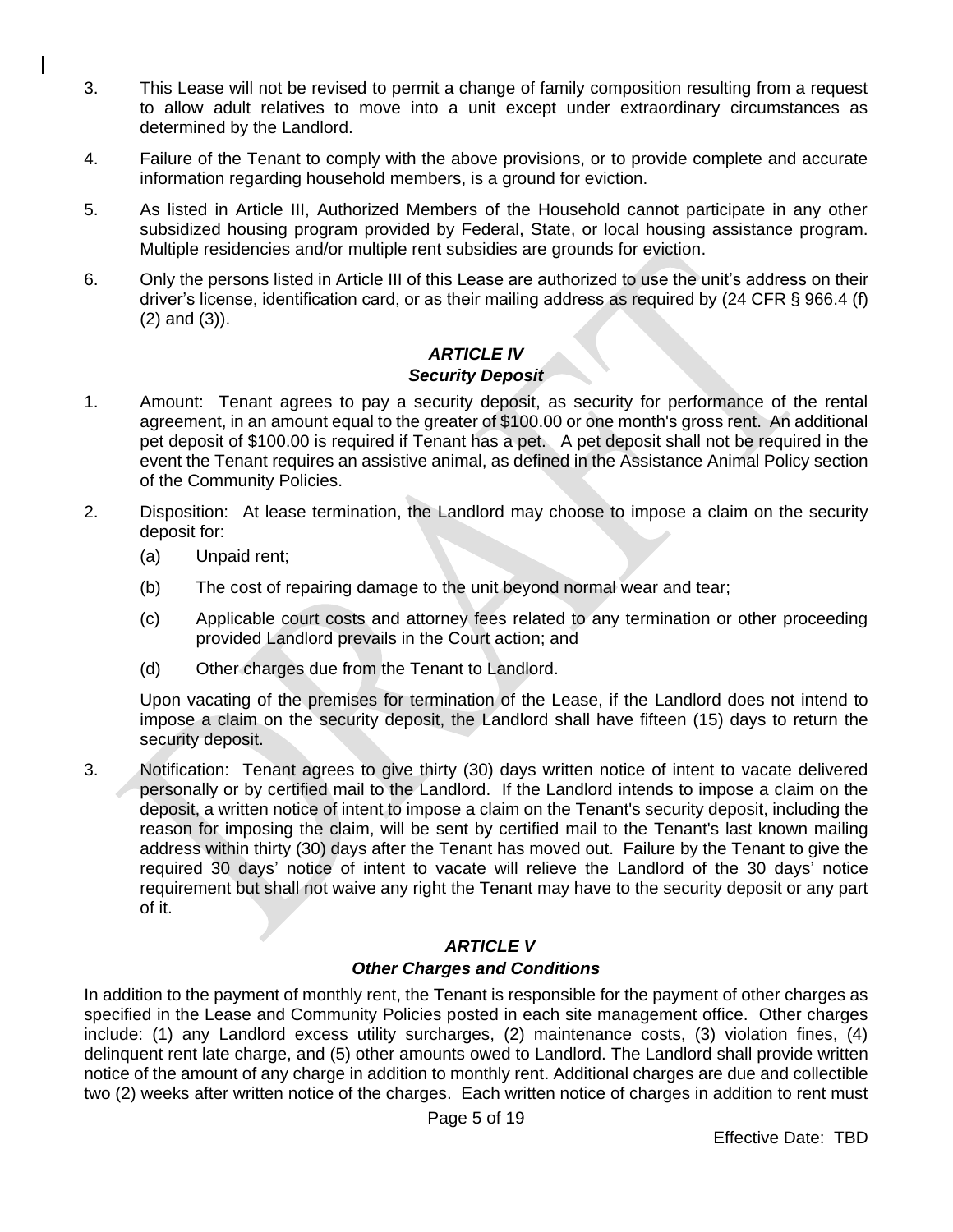include a statement that the Tenant may use the grievance procedure to dispute charges the Tenant disagrees with Failure to timely request a grievance waives any objection on the part of the Tenant to any charge.

- 1. **Utilities:** The Tenant agrees to comply with all applicable rules and regulations issued by any Federal, State, or local governmental authority regarding the regulation and conservation of utilities or fuels and not to waste or otherwise misuse the utilities provided by the Landlord.
	- (a) Landlord-Supplied Utilities, Services and Equipment: If indicated by an "X" in column (1) below, the indicated utility, service and equipment is supplied by Landlord and is included in the Tenant's rent. At developments where utilities are provided by Landlord, a charge may be assessed for excess utility consumption due to the operation of air conditioning units or major Tenant-supplied appliances. The schedule of any such excess utility surcharges shall be posted by the Landlord in site management offices.
	- (b) Tenant-Paid Utilities, Services and Equipment: If indicated by an "X" in column (2) below, an allowance for utilities appropriate for the size and type of dwelling unit shall be established for utilities paid by the Tenant directly to the utility suppliers. By initialing next to the marked items below, the Tenant agrees to supply or pay the marked services and equipment. Air conditioning systems installed with individual check meters are not included in the utility allowance pursuant to federal regulations. If the utilities allowance results in a net rent credit to the Tenant, the Landlord may pay the utility reimbursement jointly to the Tenant and the utility supplier, or directly to the utility supplier, if the Tenant and the utility supplier consent. The Landlord may change the utilities allowance at any time during the term of the Lease. Unless otherwise allowed by federal regulations, the Landlord shall give the Tenant 60-day written notice of the annual revised Utility Allowance. If the Tenant fails to request a grievance hearing pursuant to the grievance procedures, the Tenant waives any objection they may have to the utility allowance or utility surcharge.
	- (c) The Tenant must pay for the utilities/services in column (2). Payments should be made directly to the appropriate utility company where applicable.
	- (d) The utility accounts must be under the name of the Head of Household, Spouse, or cohead.

| Utility services supplied by the<br>Landlord, as marked below: | Utility services paid by the Tenant, as<br>marked below: |
|----------------------------------------------------------------|----------------------------------------------------------|
| Electricity                                                    | Electricity                                              |
| <b>Air Conditioning</b>                                        | Air Conditioning                                         |
| Gas                                                            | Gas                                                      |
| Water and sewer                                                | Water and sewer                                          |
| Other (specify)                                                | Other (specify)                                          |
|                                                                |                                                          |
|                                                                |                                                          |

### **Utility Services**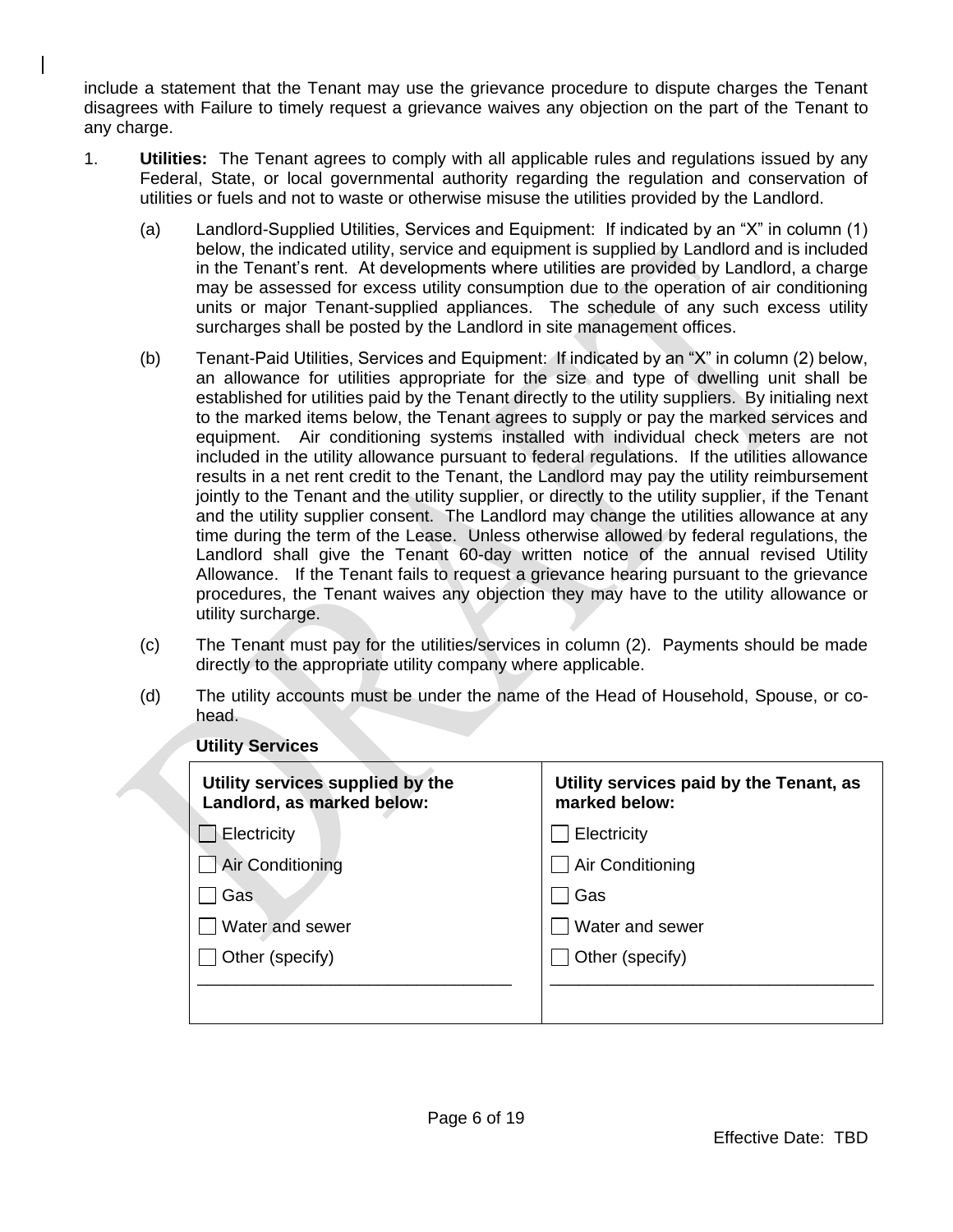| <b>Appliances</b>                                        |                                                        |
|----------------------------------------------------------|--------------------------------------------------------|
| Appliances supplied by the Landlord,<br>as marked below: | Appliances supplied by the Tenant, as<br>marked below: |
| Electricity                                              | Electricity                                            |
| Air Conditioning                                         | Air Conditioning                                       |
| Gas                                                      | Gas                                                    |
| Water and sewer                                          | Water and sewer                                        |
| Other (specify)                                          | Other (specify)                                        |
|                                                          |                                                        |

- 2. **Maintenance Costs:** Tenant shall be responsible for the cost of services or repairs that are the result of damage to the premises, common areas or grounds that are caused by the Tenant, household members or guests. When the Landlord determines that maintenance service provided is not caused by normal wear and tear, the Tenant shall be charged for the cost of such service, either in accordance with the Schedule of Maintenance Charges posted by the Landlord or, for work not listed on the Schedule of Maintenance Charges, based on the actual cost to the Landlord for the labor and materials needed to complete the work.
- 3. **Fines:** The Tenant agrees to pay fines, different from maintenance charges, that are incurred a result of violations to the rules and regulations as set forth in the Community Policies duly adopted and posted in each site management office.
- 4. **Late Charges:** A \$20.00 late charge shall be applied to the Tenant's account if rent is delinquent. Late charges assessed hereunder shall not be due and collectible until two (2) weeks after the Landlord gives written notice of the charge. In the event the Tenant fails to pay this late charge following receipt of the written notice, the Tenant shall receive a 30-day written notice of termination. Failure to pay the late charge is grounds for eviction. To prevent late charges, refer to Article II (1)(a).
- 5. **Other Amounts:** As a further condition of this Lease, Tenant agrees to pay all other amounts owed to Landlord such as back rent, back charges, or administrative fines pursuant to a repayment agreement or Court order, and all other amounts owed to Miami-Dade County or its agencies and departments.

Failure to pay these and other charges timely after two weeks of notice by Landlord is grounds for eviction.

#### *ARTICLE VI*

#### *Re-examinations and Determination of Eligibility*

Page 7 of 19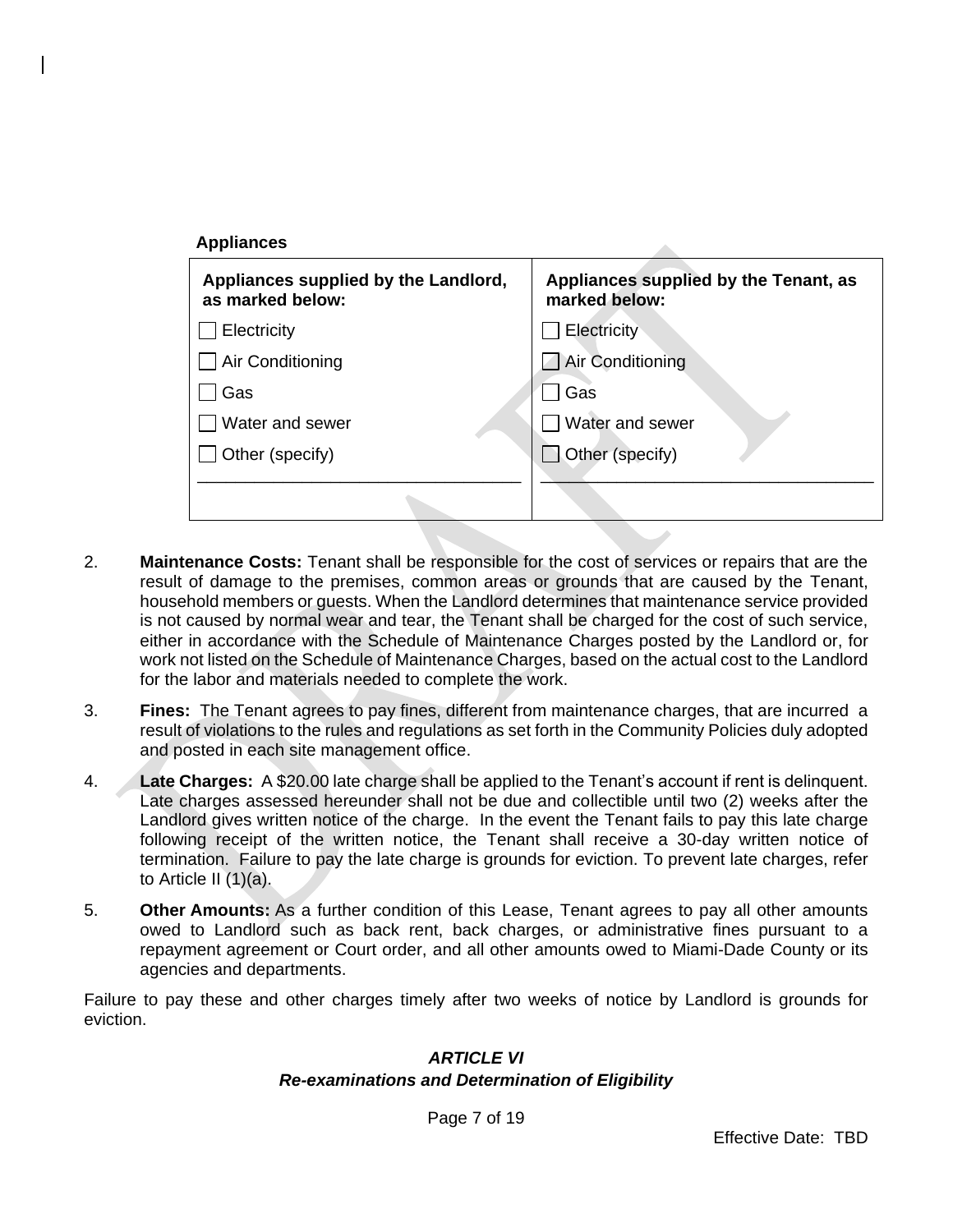- 1. In accordance with federal regulations, the status of each household will be re-examined at least once every twelve (12) months to re-determine rent, dwelling size, and eligibility to continue occupancy. This re-examination shall be conducted in accordance with the approved statement of policies and procedures, laws and regulations, schedule of rents, income, and occupancy limits.
- 2. The Tenant agrees to promptly supply the Landlord, when requested, with accurate information about: Social Security Number, citizenship or eligible immigration status, family composition (including age and gender), income, assets, employment, handicap or disability of family members, proof of school registration and school attendance of minor children and related information necessary to determine eligibility, annual income, adjusted income and rent. Providing incomplete and inaccurate information will be considered fraud and shall constitute grounds for eviction.
- 3. All information supplied to the Landlord must be verified. The Tenant is responsible for complying with the Landlord's request for verification. This may include signing releases for third-party sources, presenting documents for review, or providing other suitable forms of verification. Landlord may conduct a criminal background screening on the Tenant or any household member during annual reexamination or whenever the Landlord deems it necessary. Landlord is final determiner as to whether the information has been adequately verified. The Tenant shall be notified in writing of the effective date of any rent adjustment resulting from the reexamination.
- 4. If due to instability of family income or family composition, annual family income cannot be determined, a temporary determination of income and rent will be made and a special reexamination will be scheduled every 30 days, not to exceed a total of 90 days, or until stable income is established, whichever comes first. The Tenant shall be notified in writing of the date of each special reexamination.
- 5. Reexaminations during the contemplation of, or pending, lease termination or eviction proceedings shall not constitute a waiver of the right to pursue such proceedings.

### *ARTICLE VII*

### *Interim Re-examinations and Rent Adjustments*

- 1. The Landlord must be informed of the following changes between annual re-examinations:
	- (a) If the total family income increases, the Tenant must report such change in writing to the management office within ten (10) days of occurrence.
	- (b) Decreases of income in any amount lasting longer than one month may be processed at the Tenant's request. Changes that result in an increase or decrease in rent must be verified in accordance with Article VI above.
	- (c) Any changes to family composition, including natural birth or adoption, must be reported in writing to the Landlord as soon as they are known, but in no event later than ten (10) days after occurrence. Changes that result in an increase or decrease in rent must be timely verified in accordance with Article VI above.
	- (d) Rent will not be adjusted when income decreases result from verified failure to participate in an economic self-sufficiency program, or failure to comply with work or community service requirements, or fraud, by any member of the family composition under any Federal, State or County law applicable to welfare or public assistance benefits.
	- (e) Rent may be adjusted between scheduled re-examinations when rent formulas or procedures change, or if utility allowances applicable to the unit are adjusted, as allowed by federal law and regulations.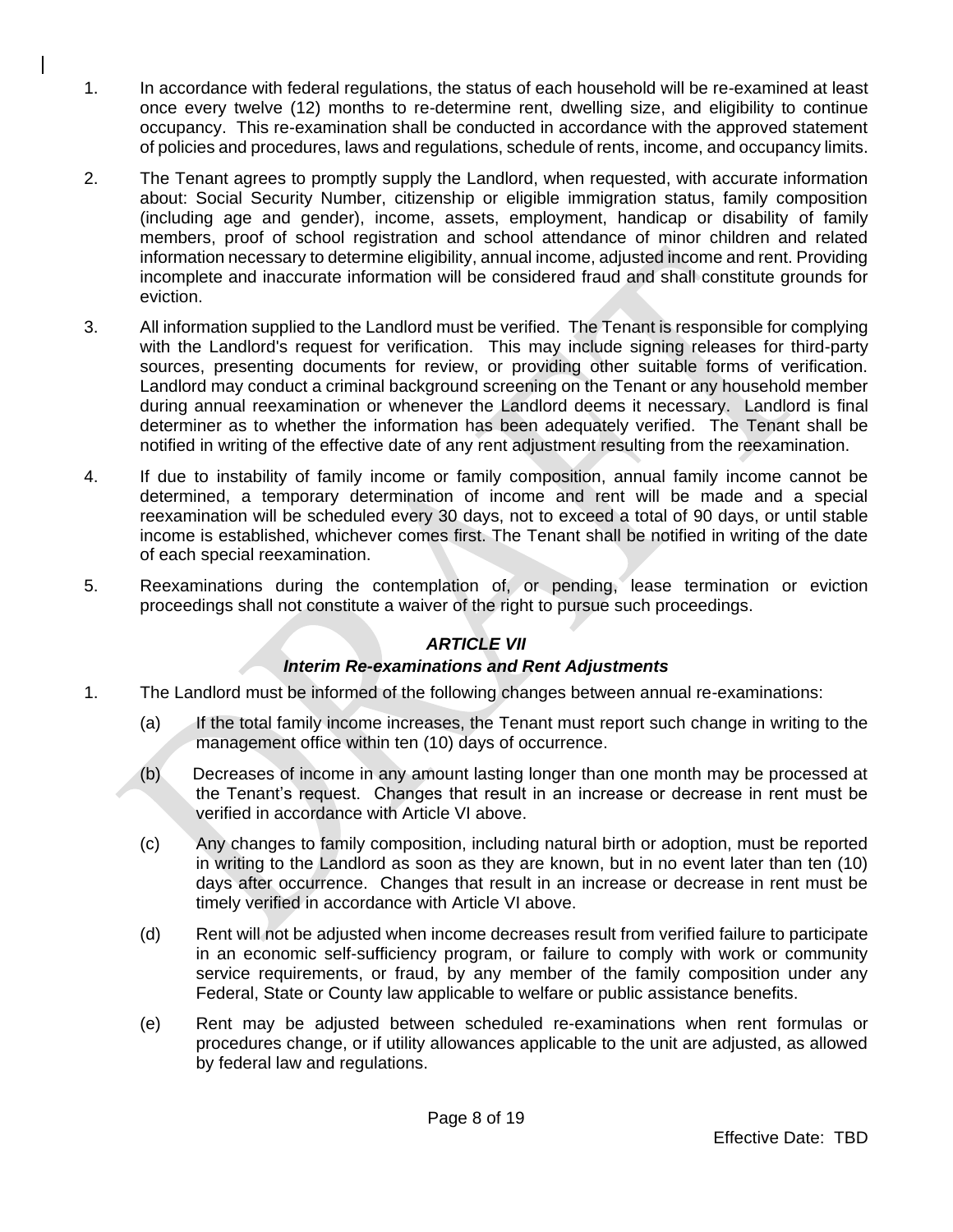- 2. If the rent adjustment the monthly rental payment decreases as a result of the rent adjustment, the adjusted rent will become effective the first day of the month following the date the information is reported to the Landlord. If the rent should increase based on the family income, the adjustment will become effective the first day of the second month following the month in which the change is reported, and proper verification completed.
- 3. If it is found that the Tenant failed to timely report any changes in income or family composition as described above or provided inaccurate or incomplete information, it will be considered fraud, any of the following may occur:
	- (a) Any increase in rent which would have occurred had changes been reported in a timely manner will be made retroactive to the effective date of the change in circumstances and the Tenant agrees to reimburse the Landlord for the difference between the rent they should have paid and the rent they were charged.
	- (b) Any decrease in rent that would have occurred had changes been reported in a timely manner will be made effective the first day of the month following the date the change is reported to the Landlord **and** will not apply retroactively.
	- (c) The Tenant may be subject to eviction and/or prosecution regardless of the effect on rent, if any.

#### *ARTICLE VIII Transfers*

- 1. The Tenant will be notified in writing once the Landlord approves a transfer. Upon signing the new Lease, the Tenant is required to move within fifteen (15) calendar days. If the Tenant refuses to move, the Landlord may terminate this Lease. The Tenant shall be offered the opportunity for a hearing under the Landlord grievance procedure.
- 2. Should the Tenant accept a unit with disability accessibility features, and the Tenant or any member of the household does not need such features, the Tenant agrees to move to a unit without such when another Tenant who is disabled needs the unit with the accessibility features, within thirty (30) days of notice thereof.
- 3. The Landlord will consider but need not honor a Tenant's request for a transfer.
- 4. The Landlord may reassess the Tenant's eligibility for housing including, but not limited to, a criminal history check when reviewing the Tenant's request for transfer.
- 5. Tenants approved for transfer must have a current rent account with no outstanding balance and must leave the present unit in a satisfactory condition. The Tenant shall be responsible for all moving expenses, except where required by federal regulations. The Tenant agrees to sign a new Lease for the new unit before the move-in occurs.

# *ARTICLE IX*

# *Tenant's Obligations*

As a requirement for continued occupancy of a dwelling unit the Tenant, in addition to other obligations described elsewhere in this Lease, must:

1. Abide by all regulations and conditions established by Landlord in the Lease and Community Policies and with the requirements of all applicable building codes, housing codes, federal regulations, state, or local law that impose obligations relating to the occupancy of a dwelling unit and surrounding premises. Violations of such requirements shall constitute a violation of the Lease. A sample lease, community policies, and any addenda documents shall be posted in a conspicuous manner in the site management office and shall be available upon request.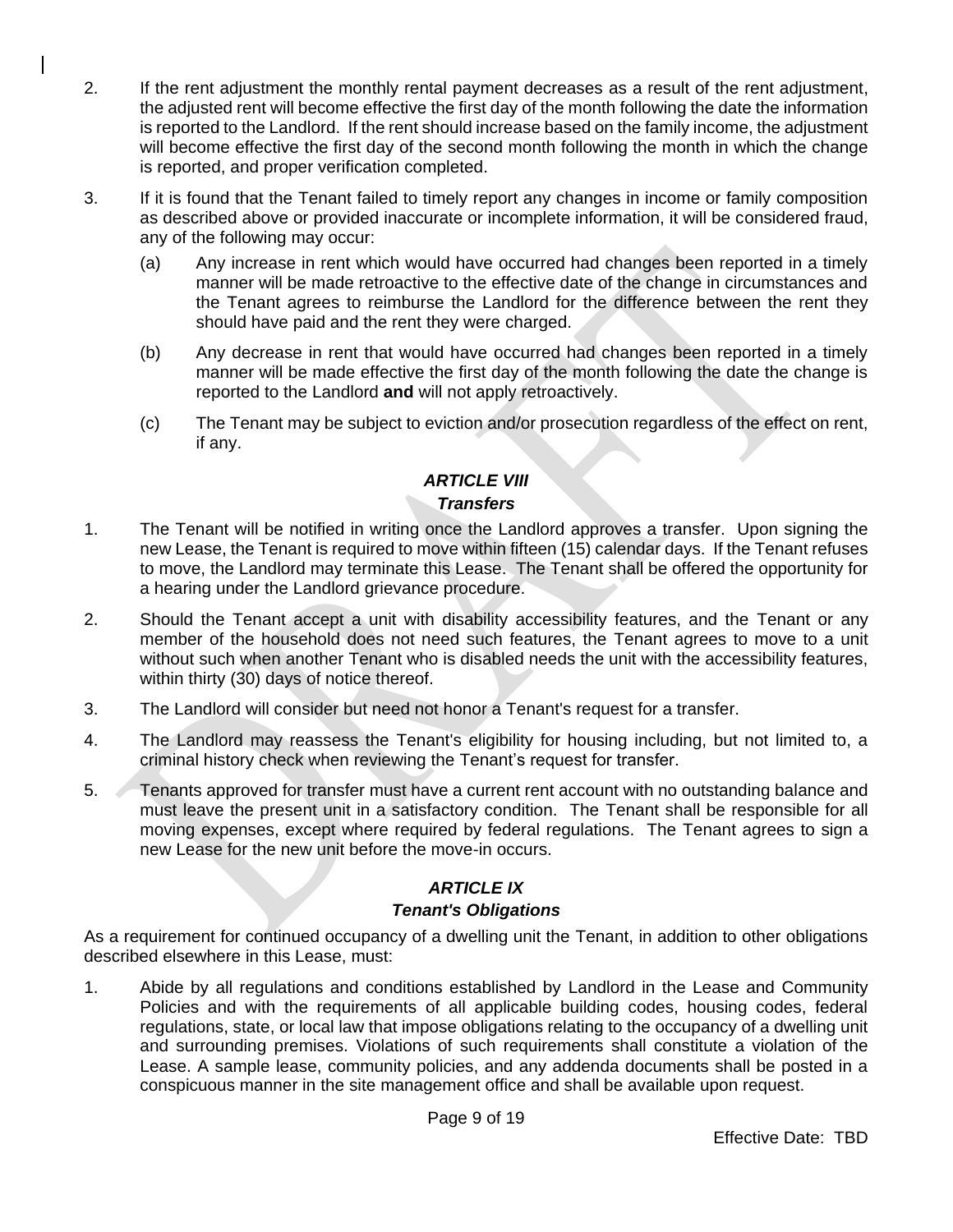- 2. Comply with the terms of the Lease, including but not limited to rent payment and housekeeping requirements.
- 3. Use the property exclusively as a private residence for themselves and household members listed in Article III., 1 (a) and (b) of this Lease, and not to use or permit its use for any other purpose (See 24 CFR § 966.4 (f) (2) and (3)). The Landlord may by prior written approval consent to a member of the family composition engaging in a legal home-based business in the dwelling unit where the business is incidental to the primary use of the unit as a residence. The activities of any such authorized business are subject to the requirements of this Lease, the Community Policies and all applicable Federal, State, and local laws that impose obligations relating to the operation of a home-based business. Failure to operate the home-based business in compliance with this Lease and Community Policies will result in eviction.
- 4. Not assign the Lease; nor sublease the dwelling unit; nor give accommodation to unauthorized occupants/boarders.
- 5. Not give accommodation to any guest, more than a total of fourteen (14) days per year, whether or not consecutive, unless the Tenant obtains the advance written consent of the Landlord. Not to allow any other person, including guest or visitors, or other person otherwise under the control of the Tenant, to reside or to stay as a guest in the dwelling unit during the Tenant's absence unless the Tenant obtains the advance written consent of the Landlord.
- 6. Advise the Landlord if Tenant will be absent from the unit for more than seven (7) consecutive days. Tenants shall notify the Landlord in writing, secure the unit, and provide a means to contact the Tenant in an emergency. Failure to comply is grounds for termination of the Lease.
- 7. Ensure that school-age children are enrolled in school, attend regularly and not be absent without excuse for more than fifteen (15) days in any 90-day period within a given school year barring death, serious illness or injury, or the child who attains the age of sixteen (16) years files a formal declaration of intent to terminate school enrollment with the school board.
- 8. Keep the dwelling unit, the surrounding premises and any such other areas as may be assigned to the Tenant for the Tenant's exclusive use in a clean, safe, and sanitary condition.
- 9. Perform seasonal lawn maintenance or other maintenance tasks, where performance of such tasks by tenants of dwelling units of a similar design and construction is customary. Tenants who are unable to perform such tasks because of age, disability or infirmity shall be exempt from such requirement.
- 10. Refrain from and cause members of their household, guests, or other persons under their control to refrain from destroying, defacing, damaging, or removing Landlord's property from the dwelling unit, common areas or other Landlord property.
- 11. Notify the Landlord promptly of any known need for repairs to the dwelling unit and of any known unsafe condition in the common areas and grounds of the development that may lead to damage or injury.
- 12. Pay reasonable charges, other than for normal wear and tear, for the repair of damages to the dwelling unit, or to Landlord buildings, facilities or common areas caused by the Tenant, any member of their household, a guest, or another person under the Tenant's control.
- 13. Meet community service, work, or family self-sufficiency public assistance program requirements as applicable.
- 14. To act, and cause household members, guests, or other persons under the Tenant's control, to act in a manner which will not disturb other Tenants' peaceful enjoyment of their premises. If a warning is given to the Tenant or any adult household member concerning any guest, neither the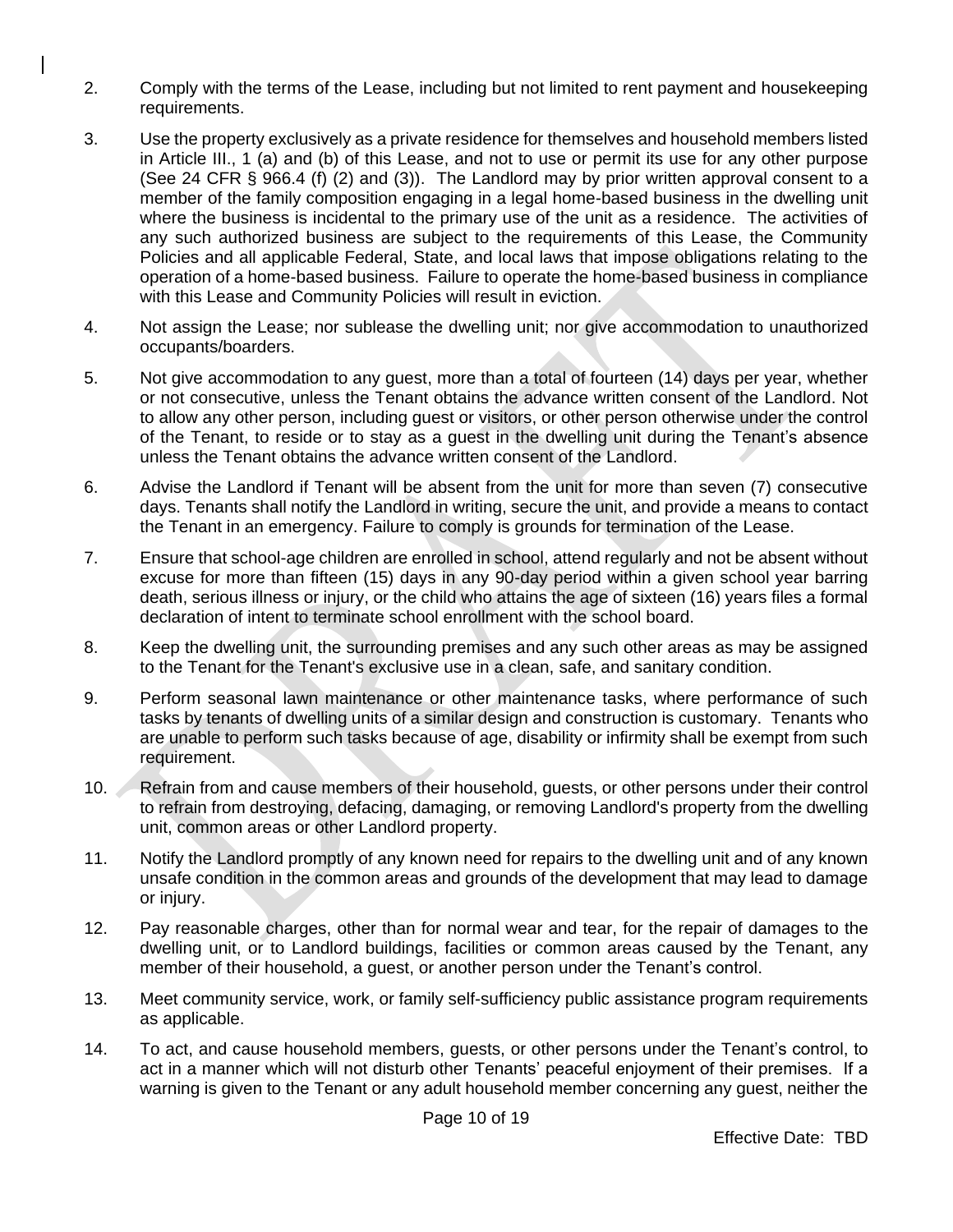Tenant nor any household member shall permit such person to have access to the leased unit where the Tenant and household members reside. The Tenant and household members agree that such person who subsequently visits the site where the Tenant's unit is located shall be considered a trespasser The Tenant and household members shall cooperate in all respects with Landlord personnel and law enforcement officers in treating such person as a trespasser.

- 15. Assure that the Tenant, any member of their household, or guest does not engage in:
	- (a) Any activity criminal or non-criminal, that threatens the health, safety, or right to peaceful enjoyment of the premises by other Tenants or employees of Landlord; or
	- (b) Any drug-related criminal activity. For the purposes of this Lease, the term drug-related criminal activity means the illegal possession, manufacture, sale, distribution, use or possession with intent to manufacture, sell, distribute, or use, of a controlled substance as defined in Section 102 of the Controlled Substances Act.) [966.4 (f)(12)](OB); or
	- (c) Any activity that interferes with the job responsibilities of, or in any way threatening, Landlord employees, authorized vendors, service personnel or representatives of the Landlord.
- 16. Assure that no other person under the Tenant's control engages in:
	- (a) Any activity, criminal, or non-criminal, that threatens the health, safety, or right to peaceful enjoyment of the premises by other Tenants or employees of the Landlord; or
	- (b) Any drug-related criminal activity on the premises; or
	- (c) Any activity that interferes with the job responsibilities of, or in any way threatening, Landlord employees, authorized vendors, service personnel or representatives of the Landlord.
- 17. Assure that the Tenant, any member of the household, guests, or any other person under the Tenant's control abides by the Landlord's Smoke Free Policy

#### *ARTICLE X Landlord Obligations*

The Landlord will:

- 1. Maintain the dwelling unit and the development in decent, safe, and sanitary condition and in good repair and free from hazards.
- 2. Comply with requirements of applicable building codes, housing codes and HUD regulations materially affecting health and safety.
- 3. Make necessary repairs to the dwelling unit. If the repair is a safety or health hazard, the Landlord upon notice and inspection, will make the necessary repairs to the dwelling to ensure it does not compromise the safety and well-being of the Tenant Landlord shall be responsible for the repair of the unit within a reasonable period of time after receiving notice from Tenant, provided however, if the damage was caused by Tenant, household members, or guests, the reasonable cost of the repairs shall be charged to Tenant. [966.4 (h)(2)]
- 4. Keep development buildings, facilities, and common areas, not otherwise assigned to the Tenant for maintenance and upkeep, in a clean and safe condition.
- 5. Maintain in good and safe working order and condition electrical, plumbing sanitary, heating, ventilating, and other facilities, and appliances, including elevators, supplied, or required to be supplied by Landlord.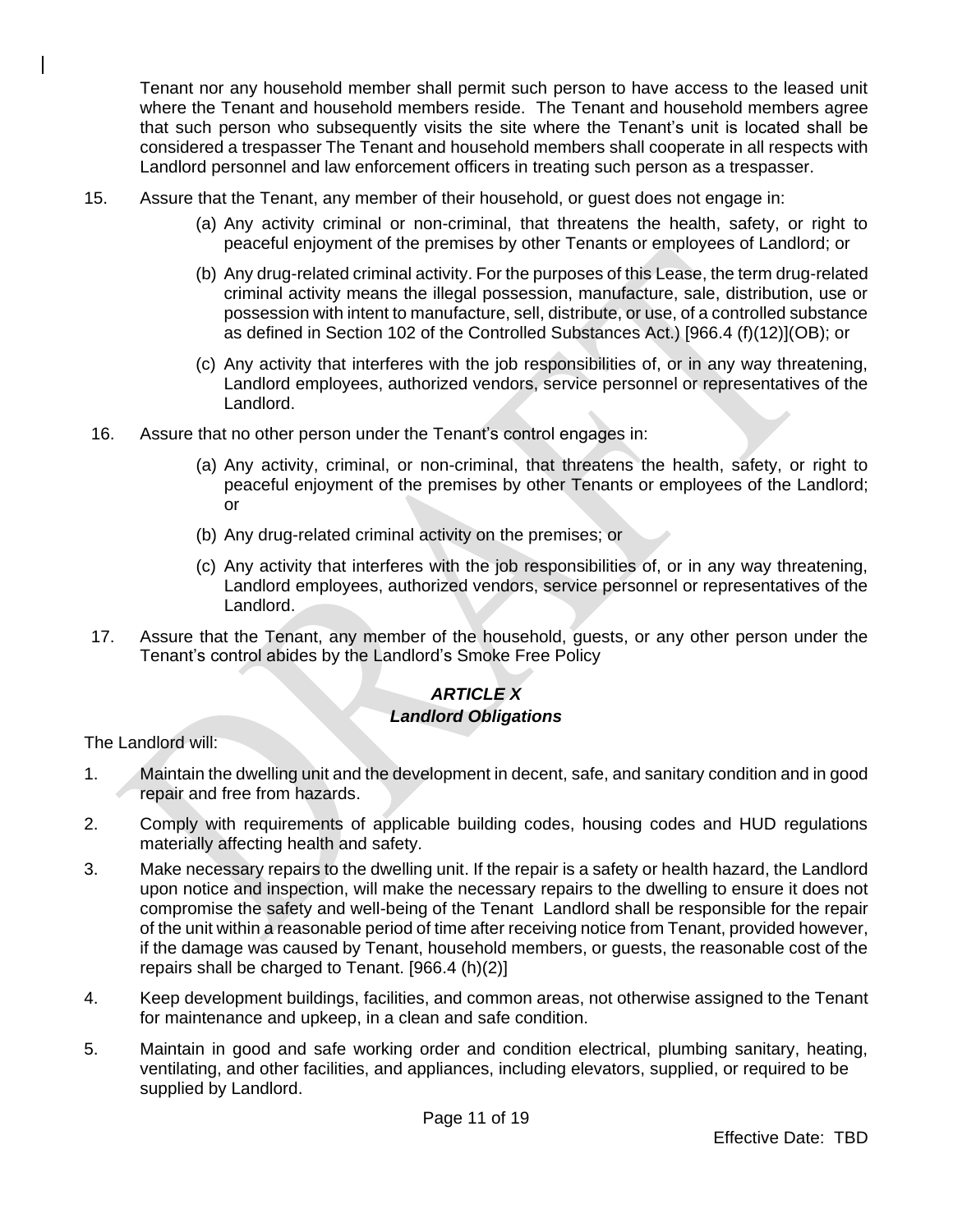- 6. Provide and maintain appropriate receptacles and facilities for the deposit of garbage, rubbish and other waste removed from the dwelling unit by the Tenant. However, Landlord is not obligated to provide individual trash cans.
- 7. Supply running water, reasonable amounts of hot water and reasonable amounts of heat at appropriate times of the year (according to local custom and usage) except where the building that includes the dwelling unit is not required by law to be equipped for that purpose, or where heat or hot water is generated by an installation within the exclusive control of the Tenant and supplied by a direct utility connection.
- 8. (i) Notify the Tenant of the specific grounds for any proposed adverse action by Landlord. Such adverse action includes, but is not limited to, a proposed lease termination, transfer of the Tenant to another unit, or imposition of charges for maintenance and repair, or excess consumption of utilities.
	- (ii) When required to afford the Tenant opportunities for a hearing under the grievance procedure, inform the Tenant of the right to request such hearing. In the case of a lease termination, the notice of lease termination shall constitute adequate notice of proposed adverse action. In the case of a proposed adverse action other than a proposed lease termination, Landlord shall not take the proposed action until the time for the Tenant to request a grievance hearing has expired, and (if a hearing was timely requested by the Tenant) the grievance process has been completed.
- 9. By signing this rental agreement, the Tenant agrees that upon surrender or abandonment of the dwelling unit, as defined by Chapter 83, Florida Statutes, the Landlord shall not be liable or responsible for storage or disposition of the Tenant's personal property. Note: According to Section 83.59(3) (c), Florida Statutes," it shall be presumed that the tenant has abandoned the dwelling unit if they are absent from the premises for a period of a time equal to one-half the time for periodic rental payment. However, this presumption shall not apply if the rent is current or the tenant has notified the Landlord, in writing, of an intended absence."
- 10. A person with disabilities shall for all purposes under this Lease be provided reasonable accommodation to the extent necessary to provide such person with an opportunity to use and occupy the unit in a manner equal to that of a person who is not disabled. This paragraph shall constitute notice that the Tenant may at any time during the Lease term or any renewal hereof request a reasonable accommodation for a of a household member with a disability. Tenant shall be required to provide verification that the accommodation requested is necessary due to the disability. Any requests for reasonable accommodations must be made in accordance with the Landlord's adopted Community Policies and the County's Admission and Continued Occupancy Policies.

# *ARTICLE XI*

# *Inspections*

Prior to occupancy, the Landlord and the Tenant shall inspect the dwelling unit and immediate surrounding premises. The Landlord shall furnish the Tenant with a written statement of the condition of the dwelling unit, immediate surrounding premises and the equipment provided within the unit. This statement shall be signed by the Landlord and the Tenant and a copy retained in the Tenant's file.

1. When the Tenant vacates the dwelling unit, the Landlord shall inspect the unit and furnish the Tenant with a written statement of any claims to the Security Deposit pursuant to Article IV.3 of this Lease. The Tenant and/or his representative will be provided the opportunity to join in such inspection unless the Tenant vacates without notice to the Landlord.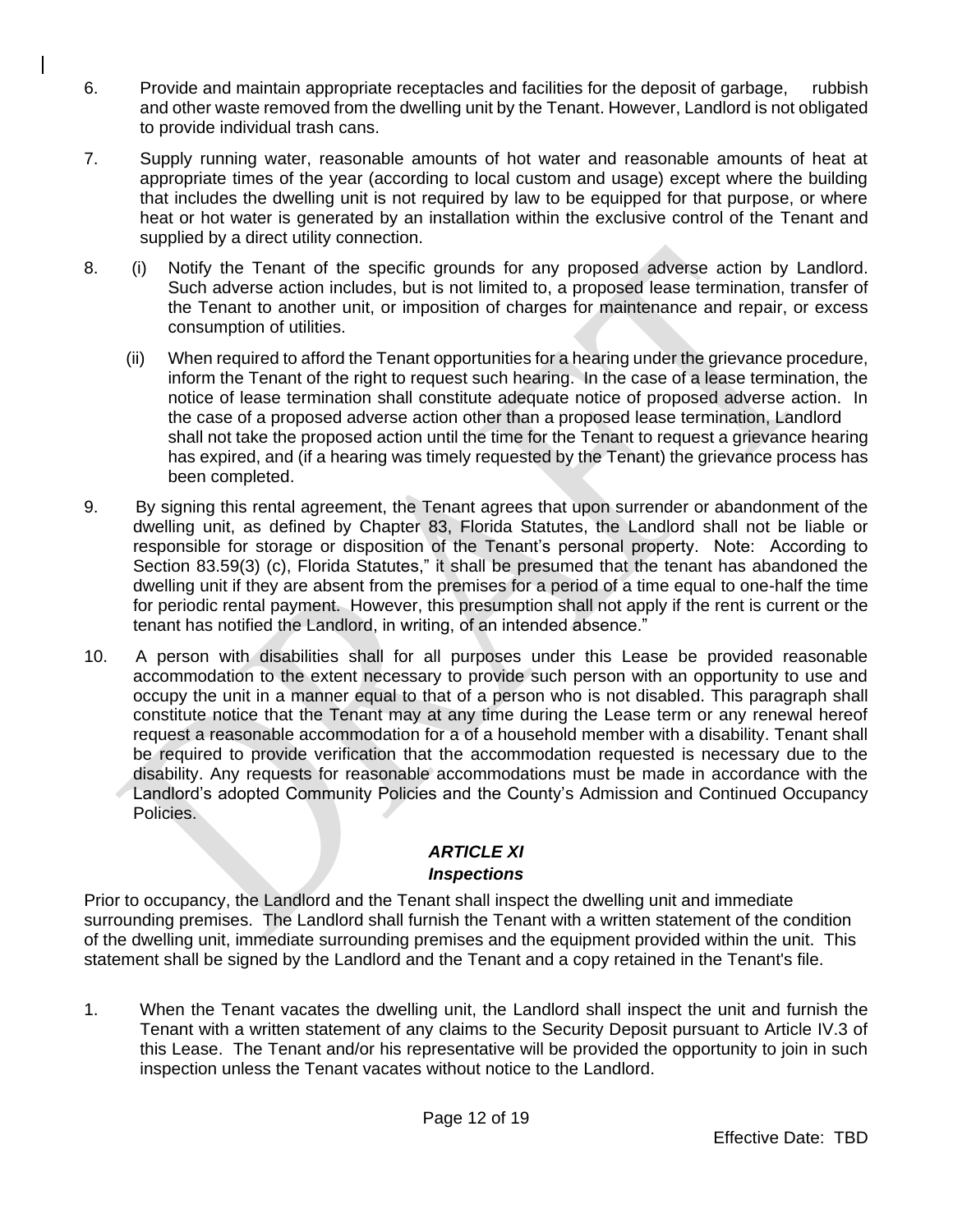- 2. The Tenant agrees that upon at least forty-eight (48) hours advance written notice, stating reason for entry access, a duly authorized agent or representative of the Landlord shall be permitted to enter the dwelling unit during reasonable hours to perform routine inspections, preventive maintenance, improvements, or repairs. However, the Tenant's request for maintenance shall constitute permission to enter the unit when the Landlord's maintenance staff comes to perform such maintenance work, even if the Tenant and all adult members of the household are absent from the premises.
- 3. The Landlord shall have the right to enter the Tenant's dwelling without prior notice to the Tenant if there is reasonable cause for the Landlord to believe that an emergency condition exists. If the Tenant and all adult members of their household are absent from the premises at the time of entry, the Landlord shall leave a written statement notifying the Tenant of the date, time, and purpose of entry.

# *ARTICLE XII*

## *Unit Defects Hazardous to Life, Health and Safety*

In the event the dwelling unit is damaged to the extent that conditions are created which are hazardous to the life, health and safety of the Tenant, the rights and obligations of the Tenant and the Landlord are as follows:

- 1. The Tenant shall immediately notify the Landlord of the damage and the Landlord shall make repairs within a reasonable time of the Tenant's reporting the condition to the Landlord.
- 2. If the necessary repairs cannot be made within a reasonable time, the Landlord shall offer the Tenant a replacement dwelling unit, if available. If the damage was caused by the Tenant, any member of their household, or guests, the reasonable cost of the repairs shall be charged to the Tenant.
- 3. If alternative accommodations are unavailable and necessary repairs cannot be made within a reasonable time, the Landlord shall abate rent in proportion to the seriousness of the damage and loss in value as a dwelling while the Tenant is residing in the unrepaired dwelling unit. The Tenant agrees to continue to pay full rent, less the abated portion agreed upon by the Landlord, during the time in which the defect remains uncorrected. No abatement of rent shall occur if the Tenant rejects alternative accommodations or if the damage was caused by the Tenant, any member of their household, a guest, or a person under the Tenant's control.
- 4. If the Landlord determines that the dwelling unit is untenable because of imminent danger to the life, health and safety of the Tenant, and alternative accommodations are refused by the Tenant, this Lease shall be terminated.

### *ARTICLE XIII Legal Notices*

- 1. All notices, except as provided in Article XI.4, required to be delivered to the Tenant pursuant to this Lease shall be delivered in writing any one of the following ways:
	- (a) To the Tenant or an adult member of the Tenant's household; or
	- (b) If the Tenant and all adult members of the household are absent from the premises, by leaving a copy at the residence and by prepaid first-class mail properly addressed.
- 2. All notices required to be delivered to the Landlord by the Tenant shall be in writing either sent by prepaid first class mail addressed to the site management office listed on the last page of this Lease, or delivered by the head of household, or other household member, in person to the Asset Management Project (AMP) administrator (or designee) at the address listed on the last page of this Lease.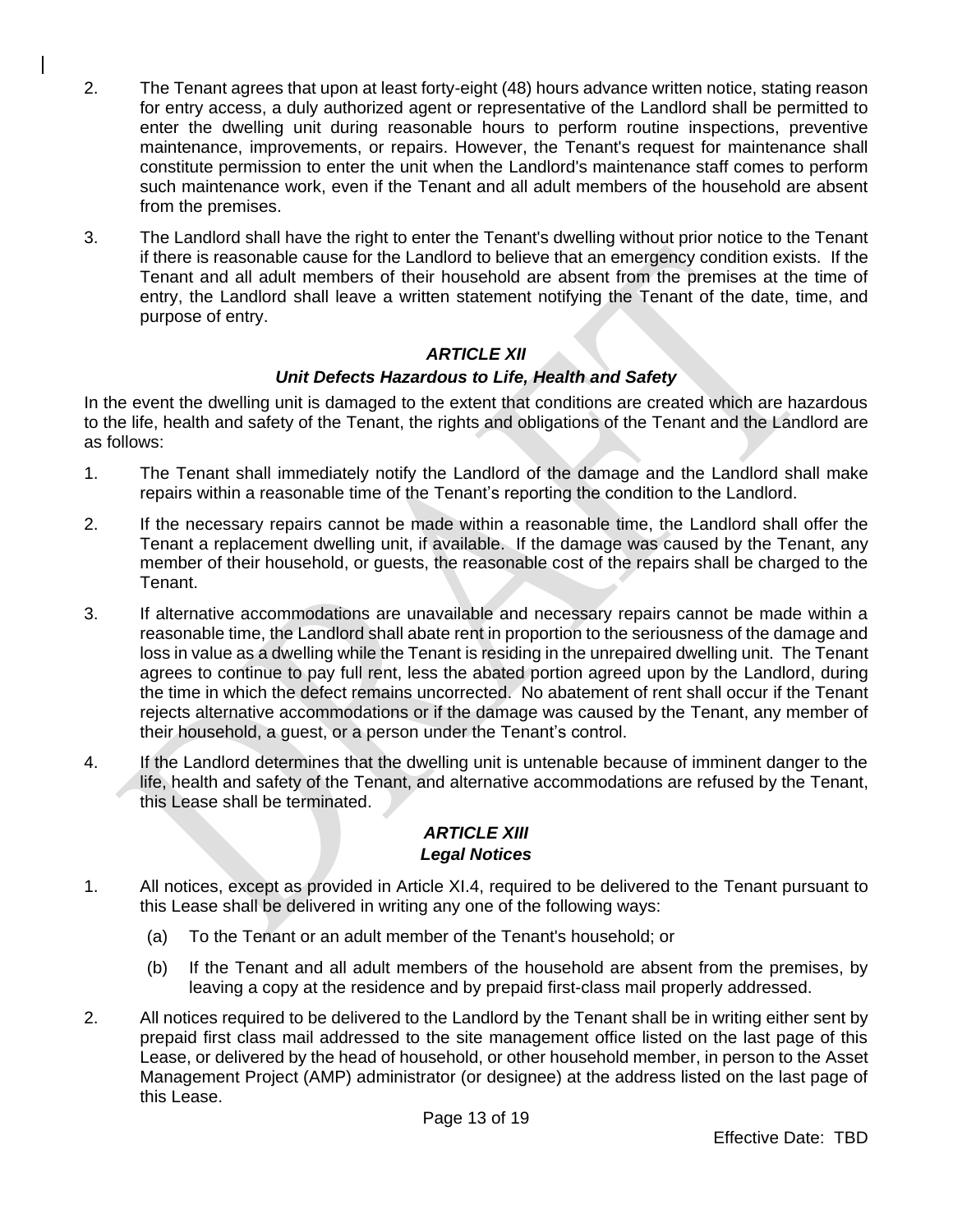3. If the Tenant is visually impaired, notices must be in accessible format.

### *ARTICLE XIV Posted Notices*

All community policies, rules, regulations, and schedules for special charges for services, repairs or utilities that are required to be posted, shall be publicly posted in a conspicuous manner in the site office and shall be furnished to applicants and Tenants upon request. Such schedules, rules and regulations may be modified by the Landlord by giving thirty (30) days written notice of the proposed modifications allowing the Tenant an opportunity to present written comments which shall be taken into consideration by the Landlord prior to the proposed modification becoming effective. The notice shall be posted in at least three (3) conspicuous places within the affected Landlord property.

# *ARTICLE XV*

# *Termination of the Lease*

This Lease may be terminated by the Tenant at the end of the first year, by the Tenant giving thirty (30) days written notice in the manner prescribed by Article XIII.2. This Lease may be terminated by the Landlord in accordance with the provisions of this Lease and Chapter 83, Part 2, Florida Statutes as it may be amended.

### 1. Conditions of Termination

The Landlord shall have the right to terminate or refuse to renew the Lease for any of the following reasons:

- a. Failure by the Tenant or any member of their household to fulfill their obligations outlined under the Articles of this Lease, the Community Policies and any addenda or amendments to the Lease or Community policies.
- b. A serious or repeated violation by the Tenant or any member of their household of one (1) or more terms of the Lease.
- c. Denial or disconnection of utility services that are paid by the Tenant. The Landlord will not terminate assistance if the Tenant restores the utility service legally and timely in compliance with the 30-day notice to cure, or by the time the informal hearing takes place.
- d. Tampering with utilities to illegally obtain service or changing the account to an adult person that is not listed as a family member in this Lease.
- e. Any activity, criminal, or non-criminal, engaged in by the Tenant, any member of their household, a guest, or a person under the control of the Tenant, which threatens the health, safety, or right to peaceful enjoyment of the premises by other Tenants or employees of Landlord.
- f. Any criminal activity (violent, non-violent, or drug-related) that threatens the health, safety, or right to peaceful enjoyment of the premises by other Tenants or employees of the Landlord, as stated in Article IX Tenant's Obligations. Any such criminal activity that resulted in a conviction shall be cause for termination of tenancy, and for eviction from the dwelling unit. For the purposes of this Lease:
	- i. Drug-related criminal activity, whether "on or off the premises" for the Tenant, any member of their household, or a guest, and "on the premises" for other persons under the Tenant's control. Drug-related criminal activity shall include illegal possession, manufacture, sale, distribution, use and/or possession with intent to manufacture, sell, distribute, or use, a controlled substance; and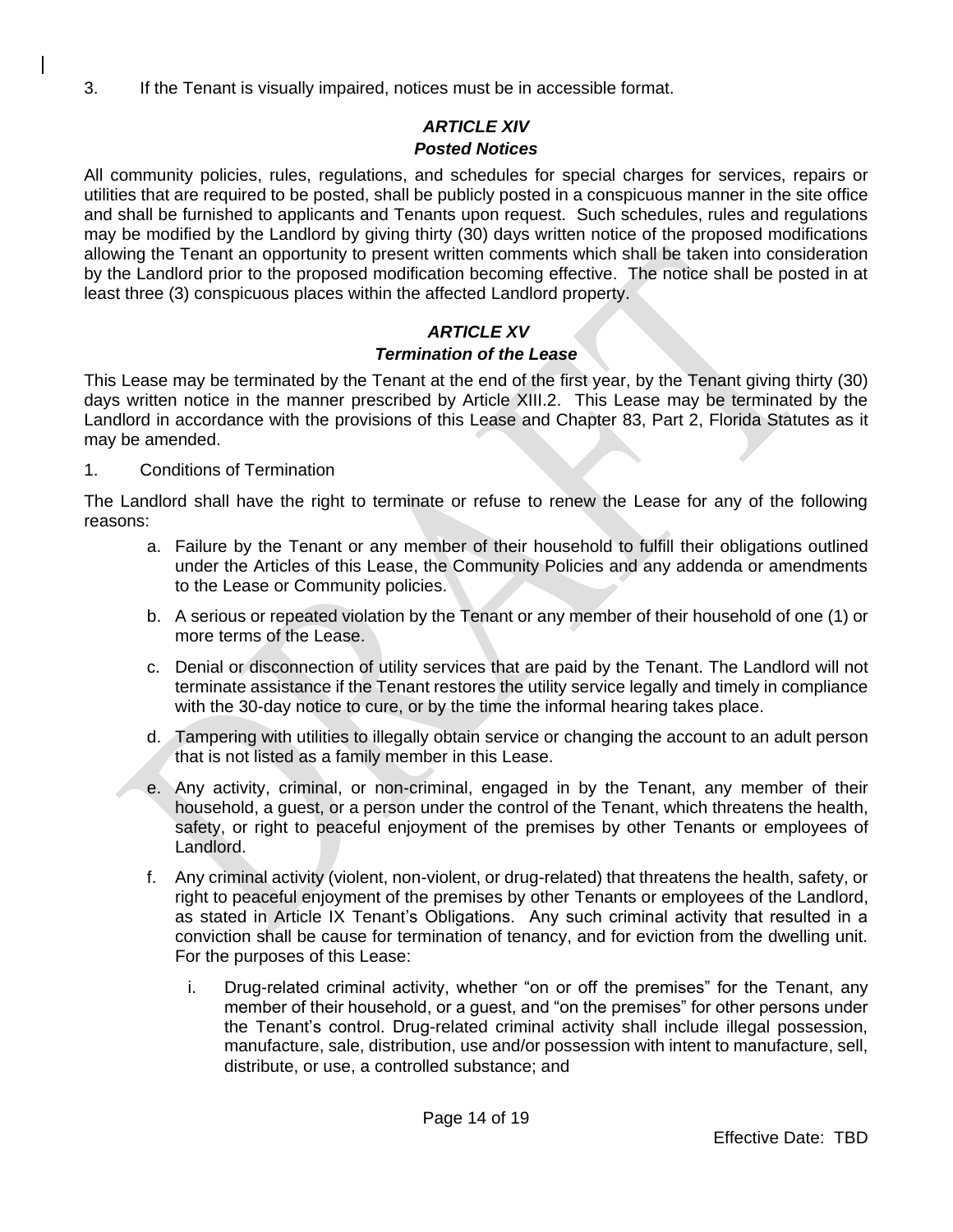- ii. Violent criminal activity shall include any criminal activity that has as one of its elements the use, attempted use, or threatened use of physical force substantial enough to cause, or be reasonably likely to cause, nontrivial bodily injury or property damage.
- iii. Non-violent criminal activity shall include any activity that threatens the health, safety or right to peaceful enjoyment by the Tenants or employees of the Landlord.
- iv. The Landlord may also terminate assistance based on the conduct underlying the arrest, only if the conduct indicates the individual is not suitable for tenancy and the Landlord has sufficient evidence that the individual engaged in the conduct other than the fact of the arrest.
- g. Failure by the Tenant to report to any reexamination interview or provide verification of any information required by the Landlord.
- h. Tenant and Household Members shall not commit fraud, bribery, or any other corrupt or criminal act in connection with any government agency or program. If it is determined that Tenant or any household member has provided fraudulent information or committed fraud in connection with the application process, or to otherwise remain in the dwelling unit.
- i. Failure to keep the dwelling unit, the surrounding premises and any such other areas as may be assigned to the Tenant for the Tenant's exclusive use in a clean, safe, and sanitary condition.
- j. Failure to comply with Federal, State, or local public assistance program requirements related to work activities, community service requirements or fraud**.**
- k. If the Tenant or any member of their household, a guest, or a person under the Tenant's control, engages in the illegal use, or threatened use of or display of firearms, fire, bombs or other weapons on Landlord's property.
- l. If the conduct of the Tenant, any member of their household, a guest, or a person under the Tenant's control, is such that there is a likelihood that their presence on the premises may lead to personal injury or property damage.
- m. If school-age children do not attend school regularly and are absent more than 15 unexcused days within any 90-day period of a given school year except in instances of death, serious illness or injury, or the child who attains the age of 16 years files a formal declaration of intent to terminate school enrollment with the school board.
- n. Serious or repeated damage to the dwelling unit, creation of physical hazards in the unit, common areas, grounds, or parking areas. Tenant must pay for any necessary repairs of damages caused; non-payment will be grounds for termination.
- o. Any fire on the premises caused by carelessness, failure to supervise children or unattended cooking.
- p. If the Tenant, any member of their household, a guest or a person under the Tenant's control threatens, obstructs, or interferes with an employee of the Landlord or any government official conducting official business on or around the premises.
- q. The Tenant refuses to accept the Landlord's proposed change(s) to this Lease.
- r. If the Tenant repeatedly interferes with, or is counter to Lease or Community policies, or if the Lease has expired and has not been renewed.
- s. A Tenant member of the United States Armed Forces who is required to move pursuant to permanent change of station 35 miles or more from the location of the rental premises, or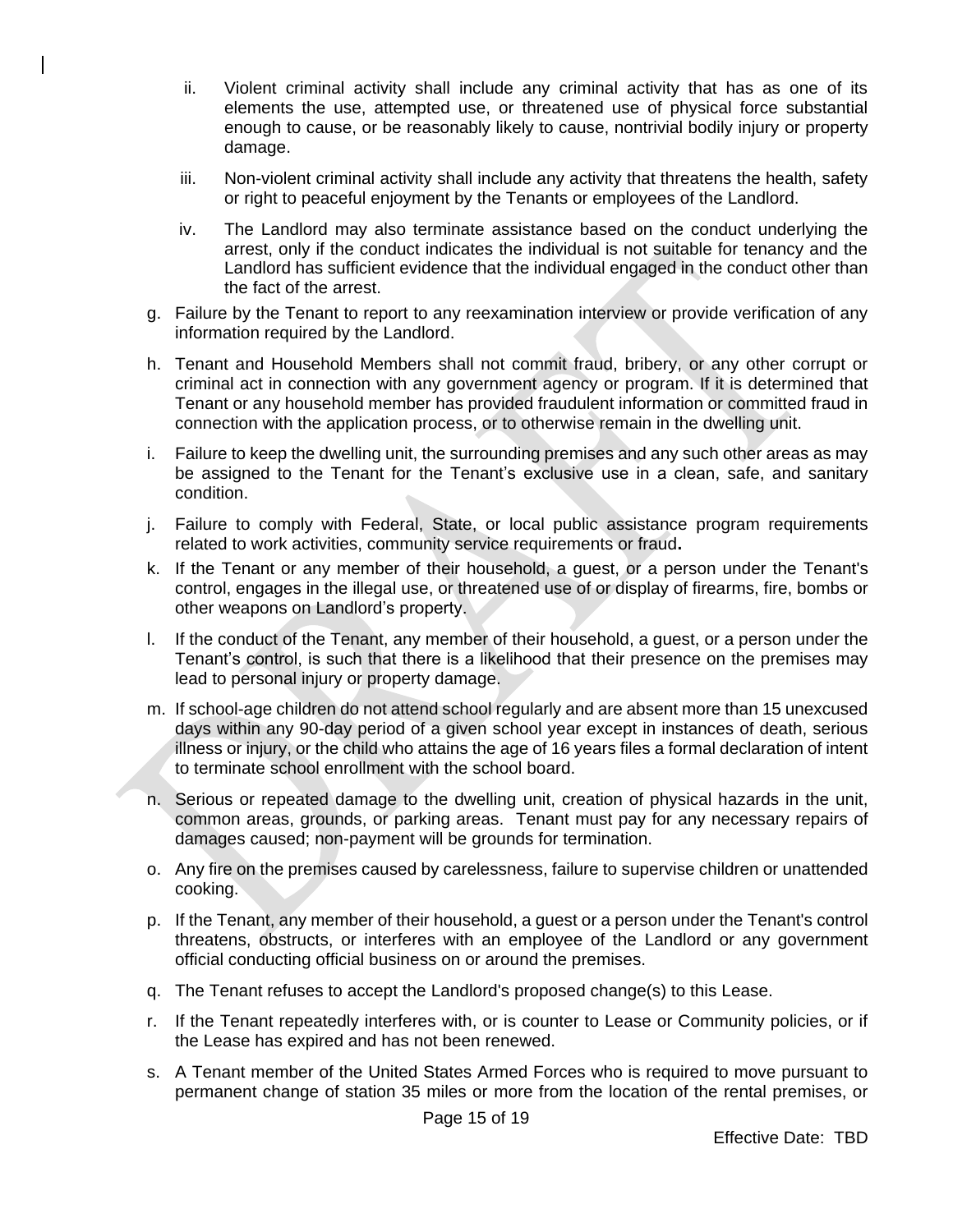who is prematurely or involuntarily discharged or released from active duty with the United States Armed Forces, may terminate their rental agreement by providing the Landlord with a written notice of termination to be effective at least 30 days after the Landlord's receipt of the notice. The notice to the Landlord must be accompanied by a copy of the official military order or written verification signed by the member's commanding officer.

- t. Being over the income limit established for the Public Housing Program in accordance with the parameters described in the Admissions and Continued Occupancy Policy (ACOP).
- 2. If the Landlord proposes to terminate this Lease, the termination of the Lease shall be by Federal and State law as follows:
	- a. Landlord shall give fourteen (14) days written notice of termination if said termination is caused by Tenant's failure to pay rent. except when the Secretary of HUD requires Landlord to give adequate notice to secure emergency rent relief in accordance with Article XVI of the Lease. Such notice shall not be sent until the rent is delinquent in accordance with Article II.1 (a) of this Lease.
	- b. Landlord shall give seven (7) days written notice of termination for serious violations of the Lease.
	- c. Landlord shall give thirty (30) days written notice of termination in any other case.

### *ARTICLE XVI*

### *Adequate Notice to Secure Emergency Rent Relief*

Upon the Declaration of a national emergency and availability of Federal funding to provide emergency rent relief, the Secretary of HUD, may direct the Landlord to provide Tenants facing eviction for nonpayment of rent with adequate notification and information about the opportunity to secure emergency rent relief funding. The Landlord will comply with this directive and applicable laws as follows:

- a. The Landlord shall give thirty (30) days written notice for non-payment of rent. Such notice shall not be sent until the rent is delinquent in accordance with Article II.1 (a) of this Lease.
- b. The Landlord shall include in the written notice information about the availability of emergency rent relief.

### *ARTICLE XVII Grievance/Appeal Procedure*

Disputes concerning the obligations of the Tenant or the Landlord shall be resolved in accordance with the grievance procedure in effect at the time such grievance arises. In the case of a lease termination, the notice of lease termination shall constitute adequate notice of proposed adverse action. In the case of a proposed adverse action other than a proposed lease termination, Landlord shall not take the proposed action until the time for the Tenant to request a grievance hearing has expired and, if a hearing was timely requested by the Tenant, after the grievance process has been completed. The application of Landlord's policy may be grieved but not the policy itself.

### *ARTICLE XVIII Change in Rental Agreement*

During the term of the Lease, the Landlord may change the terms and conditions of this Lease. The Landlord shall notify the Tenant of any change at least thirty (30) days before the proposed effective date of the change. The Tenant may accept the changed terms and conditions by signing a new Lease, addenda, or amendments to the existing Lease. Failure to sign indicates that the Tenant has rejected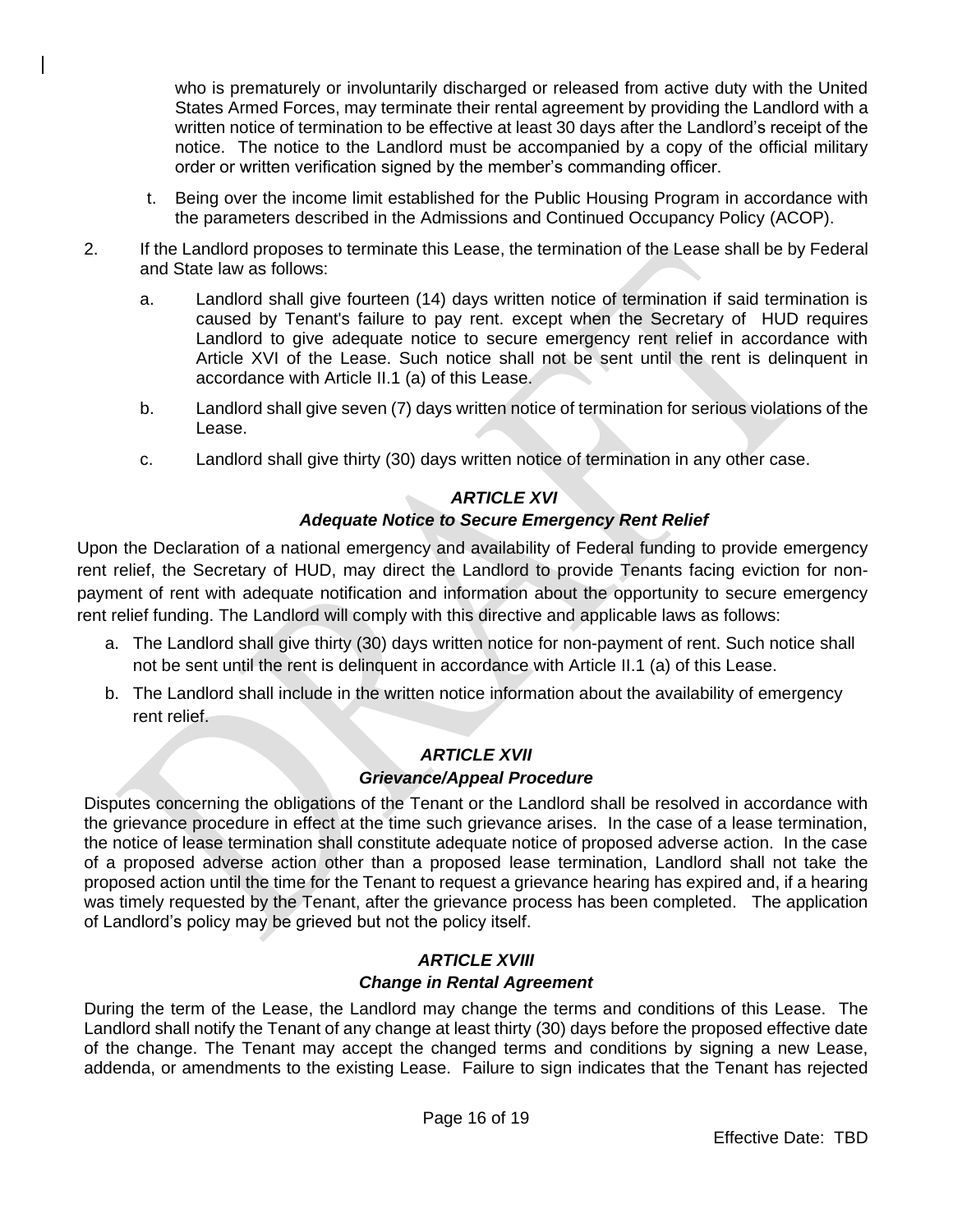the changed terms and conditions and they intend to terminate the tenancy effective at the end of the last monthly period prior to the effective date of the proposed change.

### *ARTICLE XIX Tenant Training Programs*

The Tenant agrees to attend the Landlord's Tenant orientation program upon entry into public housing and the Landlord's post occupancy training program after entry into public housing. The Landlord will provide the Tenant with training schedule information. The Landlord agrees to make special provisions to accommodate disabled, frail elderly, and medically ill Tenants.

### *ARTICLE XX Miscellaneous Provisions*

- 1 This Lease, including attachments and addenda to the Lease, shall constitute the entire agreement between the parties with respect hereto and supersedes all previous communications and representations or agreements, whether written or oral, with respect to the subject matter hereto unless acknowledged in writing by the duly authorized representatives of both parties.
- 2 This Lease confers rights and remedies only upon the Tenant and Landlord identified in Articles I of this Lease, those individuals identified in Article III, and the United States Department of Housing and Urban Development. No person, other than the Landlord, Tenant, and the United States Department of Housing and Urban Development, shall be deemed to be a third party beneficiary of this Lease or any other documents associated with this Lease, and any provision of this Lease, may be waived or amended in whole or in part by Landlord, Tenant or at any time if, in their sole discretion, they deem it desirable to do so, in accordance with the provisions of this Lease.
- 3. Nothing herein shall alter, affect, modify, change, or extend any other agreement between the Tenant and the Landlord unless specifically stated herein.
- 4. The invalidity of all or any part of this Lease shall not render invalid the remainder of this Lease or the remainder of such section, if the remainder would then conform to the requirements of applicable law.
- 5. This Lease shall be governed under the laws of the State of Florida as to all matters, including but not limited to matters of validity, construction, effect, and performance. Venue for any litigation between parties regarding this Agreement shall lie only in State and Federal court in Miami-Dade County, Florida.
- 6. Review of this Lease **-** The parties warrant that (i) they have executed this Agreement with full knowledge of their rights; (ii) they have received or have been given the opportunity to receive independent legal advice from their attorneys with respect to the matters herein set forth and the rights and asserted rights arising out of said matters; and (iii) they have not relied on any statements or representations (other than representations set forth in this Agreement) by any other party or its representatives.
- 7. Tenants participating in the Low-Income Housing Tax Credit (LIHTC) program must also sign the Lease Addendum # 1.
- 8. In accordance with HUD's final rule implementing the 2013 reauthorization of the Violence Against Women Act (VAWA) and Notice PIH-2017-08 (HA), Tenants must also sign the Lease Addendum #2, which is hereby incorporated by reference.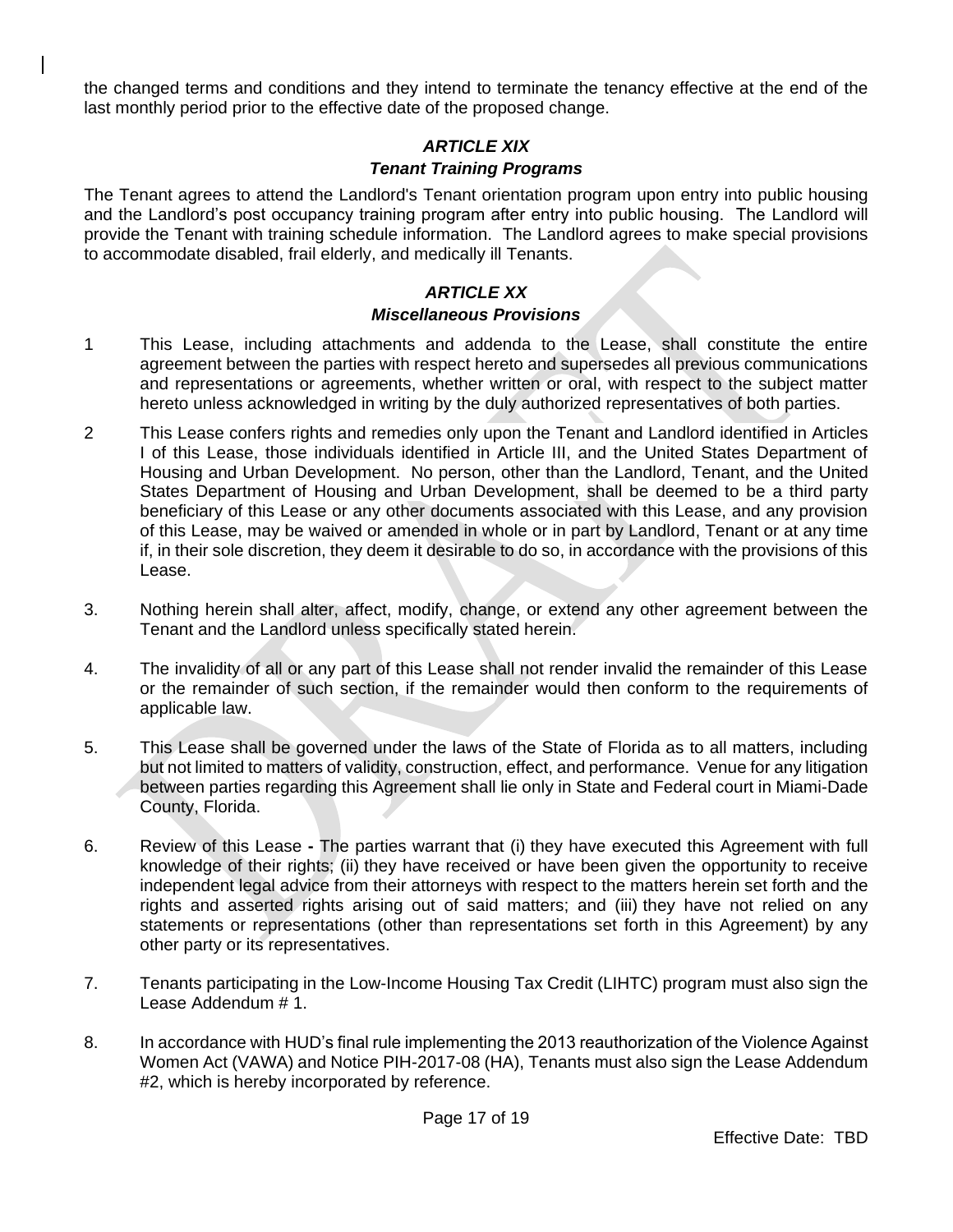- 9. In accordance with HUD's final rule entitled "Instituting Smoke-Free Public Housing" and Notice PIH-2017-03 (HA), Tenants must also sign the Lease Addendum #3, which is hereby incorporated by reference.
- 10. **Severability**. If it is determined that there is any conflict within this lease agreement, the authority shall prevail in the following order: Federal, State and local. If any provision of this lease agreement is determined to be invalid, illegal, or unenforceable, it shall not affect the enforceability of any other provision of this Agreement. Rather, the invalid, illegal, or unenforceable provision shall be modified to the extent necessary so that it is valid, legal, and enforceable.
- 11. **Waiver**. No delay or failure by Landlord in exercising any right under this Lease agreement, and no partial or single exercise of any such right shall constitute a waiver of that or any other right, unless otherwise expressly provided herein.
- 12. **Radon**. Radon is a naturally occurring radioactive gas that, when it has accumulated in a building in sufficient quantities, may present health risks to persons who are exposed to it over a time period. Levels of radon that exceed federal and state guidelines have been found in buildings in Florida. Additional information regarding radon and radon testing may be obtained from Miami-Dade County public health unit.
- 13. **Lead-Based Paint**. Check and complete if the Dwelling Unit was built before January 1, 1978. Lead Warning Statement (when used in this article, the term Lessor refers to Landlord and the term Lessee refers to Tenant). Housing built before 1978 may contain lead-based paint. Lead from paint, paint chips, and dust can pose health hazards if not managed properly. Lead exposure is especially harmful to young children and pregnant women. Before renting pre-1978 housing, Lessors must disclose the presence of known lead-based paint and/or lead-based paint hazards in the dwelling. Lessees must also receive a federally approved pamphlet on lead poisoning prevention.

Lessor's Disclosure (initial) Presence of lead-based paint or lead-based paint hazards (check (i) or (ii) below):

- (i) \_\_\_\_\_ Known lead-based paint and/or lead-based paint hazards are present in the the housing (explain).  $\mathcal{L}=\{x_1,\ldots,x_n\}$  , where  $\mathcal{L}=\{x_1,\ldots,x_n\}$  , we are the set of  $x_1,\ldots,x_n$  , we are the set of  $x_1,\ldots,x_n$  $\overline{\phantom{a}}$  ,  $\overline{\phantom{a}}$  ,  $\overline{\phantom{a}}$  ,  $\overline{\phantom{a}}$  ,  $\overline{\phantom{a}}$  ,  $\overline{\phantom{a}}$  ,  $\overline{\phantom{a}}$  ,  $\overline{\phantom{a}}$  ,  $\overline{\phantom{a}}$  ,  $\overline{\phantom{a}}$  ,  $\overline{\phantom{a}}$  ,  $\overline{\phantom{a}}$  ,  $\overline{\phantom{a}}$  ,  $\overline{\phantom{a}}$  ,  $\overline{\phantom{a}}$  ,  $\overline{\phantom{a}}$ 
	- (ii) \_\_\_\_\_ Lessor has no knowledge of lead-based paint and/or lead-based paint hazards in the housing

Records and reports available to the Lessor (check (i) or (ii) below):

\_\_\_\_\_\_\_\_\_\_\_\_\_\_\_\_\_\_\_\_\_\_\_\_\_\_\_\_\_\_\_\_\_\_\_\_\_\_\_\_\_\_\_\_

(i) \_\_\_\_\_\_ Lessor has provided the lessee with all available records and reports pertaining to lead-based paint and/or lead-based paint hazards in the housing (list documents below). \_\_\_\_\_\_\_\_\_\_\_\_\_\_\_\_\_\_\_\_\_\_\_\_\_\_\_\_\_\_\_\_\_\_\_\_\_\_\_\_\_\_\_\_\_\_\_\_\_\_\_\_\_\_\_\_\_\_\_\_\_

\_\_\_\_\_\_\_\_\_\_\_\_\_\_\_\_\_\_\_\_\_\_\_\_\_\_\_\_\_\_\_\_\_\_\_\_\_\_\_\_\_\_\_\_\_\_\_\_\_\_\_\_\_\_\_\_\_\_\_\_\_

\_\_\_\_\_\_\_\_\_\_\_\_\_\_\_\_\_\_\_\_\_\_\_\_\_\_\_\_\_\_\_\_\_\_\_\_\_\_\_\_\_\_\_\_